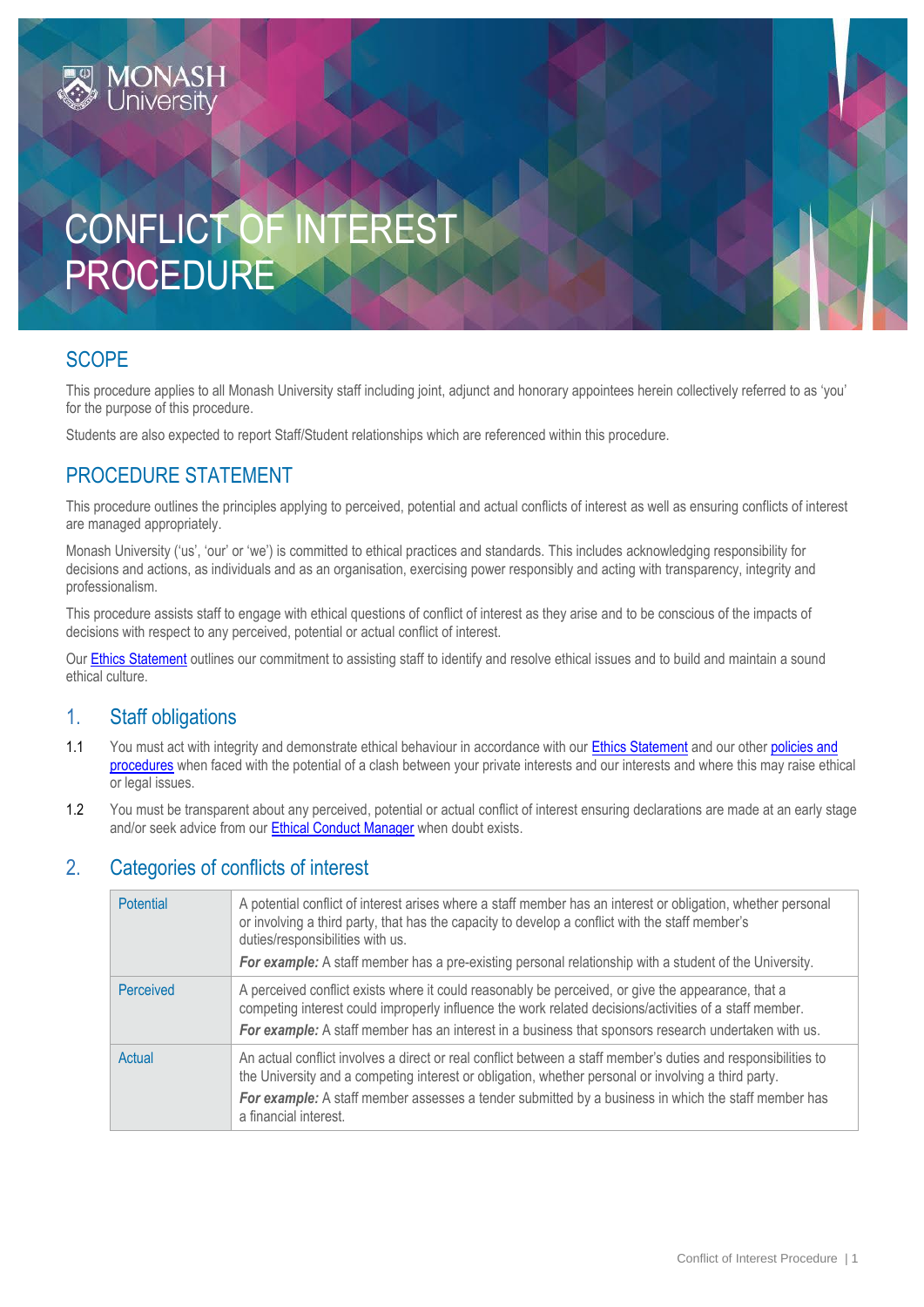# 3. Areas of conflicts of interest

## Commercial (incl directorships and shareholdings)

- 3.1 Where you hold an interest in a directorship, shares, or have a personal connection with a company, you should:
	- remove yourself from the conflict; and
	- ensure appropriate controls are in place to manage the conflict; and/or
	- disclose the conflict prior to any business activity taking place.

## Employment matters

- 3.2 You should not take any direct part in any of the below activities where a personal relationship exists with the person concerned unless otherwise authorised to do so under a conflict of interest management plan:
	- the recruitment and appointment of a staff member;
	- the supervision of a staff member;
	- the supervision, teaching or assessment of a student;
	- assessment of academic promotion and study leave applications etc.

#### Financial

- 3.3 All decisions which have a financial impact on us must be made with integrity and in accordance with our [Ethics Statement.](https://publicpolicydms.monash.edu/Monash/documents/1935683)
- 3.4 A financial conflict of interest may arise:
	- If you have budgetary responsibilities and also have a personal interest in an activity that is to be funded out of your unit.
	- As a researcher, you have financial involvement with an external company that funds part of the research you are undertaking.
	- When you are involved in financial and non-financial decisions about equipment, facilities license agreements etc on our behalf.
- 3.5 Refer to the Finance [policies and procedures](https://www.monash.edu/policy-bank/management/finance) for further information.

#### Gifts, benefits and hospitality

3.6 Staff must not receive any gift, benefit or hospitality that could reasonably be interpreted by others as a real, perceived or potential conflict of interest. The acceptance of gifts is dealt with in more detail in the [Gifts, Benefits and Hospitality procedure.](https://publicpolicydms.monash.edu/Monash/documents/1935701)

#### Paid outside work

- 3.7 All paid outside work must comply with the [Paid Outside Work procedure.](https://publicpolicydms.monash.edu/Monash/documents/1935711)
- 3.8 In accordance with the procedure, you must disclose any perceived, potential or actual conflict of interest or conflict of commitment arising from an engagement or activity you have or may have outside the University and devise a conflict management plan in consultation with your head of unit to resolve or manage the conflict.

#### Staff/student personal relationships

- 3.9 We will not tolerate coerced and exploitive relationships; these must not occur. You must declare any new or existing intimate or close personal relationship, which may give rise to any perceived, potential or actual conflict of interest. Once declared, a conflict of interest management plan is to be made, which must include no dealings between the participants on academic or other University matters.
- 3.10 Personal relationships between staff and students must not afford an undue advantage or disadvantage because of the existence of such personal relationship (either intimate relationships or close personal relationships).
- 3.11 You must conduct yourself professionally and appropriately in your dealings connected with us. Our **Ethics Statement** states that we will "treat each other with honesty, fairness, mutual respect and be responsible in the exercise of power".
- 3.12 Where you are unclear or in breach of maintaining professional boundaries or a personal relationship exists, you must disclose the relationship in accordance with this procedure.
- 3.13 If you are an academic staff member, you must not teach, supervise or assess the work of a student with whom you have a personal relationship. For information about the potential for conflict of interest in the [supervision of masters and doctoral students](https://www.monash.edu/graduate-research/faqs-and-resources/content/chapter-five/5-2) and to comply with the specific prohibitions, refer to [the Handbook for Doctoral Degrees.](https://monash.edu/graduate-research/faqs-and-resources/content/chapter-five/5-2#conflicts)
- 3.14 Refer to the [Staff and Student Personal Relationships procedure](https://publicpolicydms.monash.edu/Monash/documents/1935732) for further information.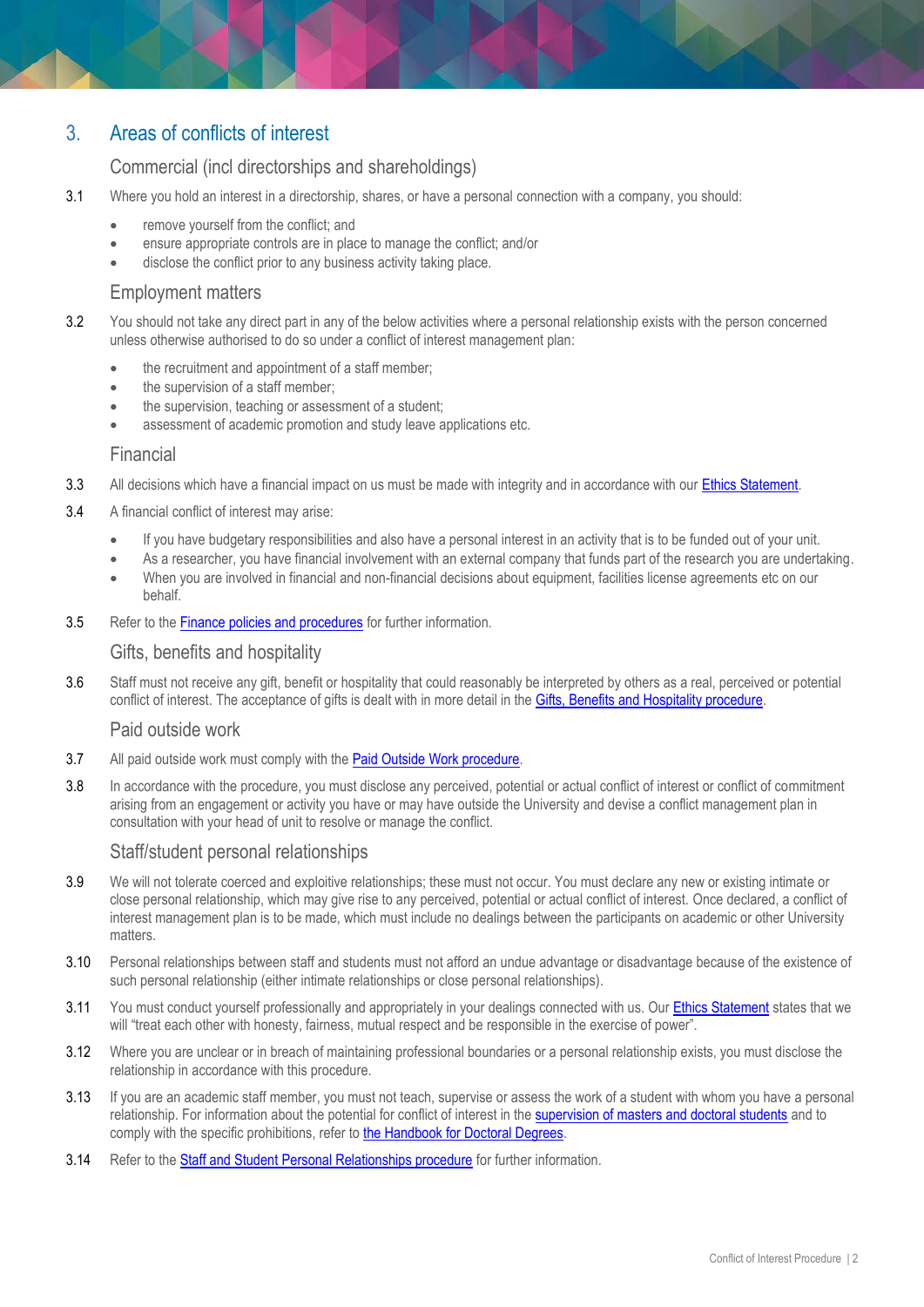#### Procurement matters

- 3.15 We acknowledge that perceived, potential and actual conflicts of interest may arise during procurement processes. Therefore, anyone involved in procurement activities on our behalf must also comply with our Finance [policies and procedures.](https://www.monash.edu/policy-bank/management/finance)
- 3.16 We must ensure that the procurement of all goods and services is conducted in an honest, competitive, fair and transparent manner that delivers the best value for money outcome whilst at the same time protecting our reputation. We acknowledge that conflicts of interest may arise during procurement processes however we expect you to act with integrity making ethical decisions at all times.
- 3.17 Refer to the [Procurement Policy](https://publicpolicydms.monash.edu/Monash/documents/1909221) for further information.

#### Research

- 3.18 Our research activities must be conducted to the highest ethical standard by incorporating ethical reviews of all research activities involving human or animal subjects conducted. By subjecting research to appropriate review, we will ensure compliance with current ethical guidelines and legislative frameworks as they apply to research.
- 3.19 Researchers have additional responsibilities under the [Australian Code for the Responsible Conduct of Research](https://www.nhmrc.gov.au/about-us/publications/australian-code-responsible-conduct-research-2018) (the Code), the National Health and Medical Research Council (NHMRC), the [Guidelines for NIH/PHS financial conflict of interest compliance.](https://grants.nih.gov/grants/policy/coi/index.htm)
- 3.20 Researchers in the areas of biomedical and clinical research should not receive any direct benefit and must disclose any indirect benefit from the outcome of clinical trials.
- 3.21 Commercialisation of research is increasingly important to us and it is recognised that substantial benefits can arise from collaborations and relationships with industry in the licensing and marketing of research discoveries, including through the creation of a spin-off company. These activities may also be a source of potential conflicts of interest which need to be appropriately managed.
- 3.22 Refer to the [Research related policies and procedures](https://www.monash.edu/policy-bank/academic/research) for further information.

Examples of conflicts of interest

3.23 Further quidance on the types of activities that might be perceived, potential or actual conflicts of interest are available at Examples [of Conflicts of Interest and Guidelines for Action.](https://www.monash.edu/__data/assets/pdf_file/0009/1248489/Conflict-of-Interest-Examples-and-Actions-Guideline.pdf)

## 4. Declaring conflicts of interest

Staff (incl joint appointments and adjunct/honorary appointees)

| Step 1 | Complete the <b>Conflict of Interest Disclosure &amp; Management Form</b> ('the form')<br>This form includes details about the conflict and the proposed management plan.                                                                                                                                                                                                                                                                                                  |
|--------|----------------------------------------------------------------------------------------------------------------------------------------------------------------------------------------------------------------------------------------------------------------------------------------------------------------------------------------------------------------------------------------------------------------------------------------------------------------------------|
| Step 2 | The Head of Unit reviews the form<br>The Head of Unit completes the relevant section and either confirms or amends, after discussion with the<br>staff member, the conflict of interest management plan. The relevant HR Business Partner can provide<br>advice where required.                                                                                                                                                                                            |
| Step 3 | The Sub-Faculty Dean or Head of School/Institute (MNHS), Dean or Executive Director (or delegate)<br>reviews the form<br>The Sub-Faculty Dean or Head of School/Institute (MNHS), Dean or Executive Director (or delegate) will<br>review and, once satisfied, endorse the management plan. The form is then forwarded to Monash HR via<br>hr@monash.edu or to the Monash research Office via managerresearchethics@monash.edu (for conflicts<br>of interest in research). |
| Step 4 | The Conflict of Interest Advisory Officer (CIAO) considers and approves<br>The CIAO, Chief Human Resources Officer or the Vice-Provost (Research) (for conflicts of interest in<br>research), will review the plan and provide any further direction on how the conflict of interest should be<br>managed and approve where appropriate.                                                                                                                                   |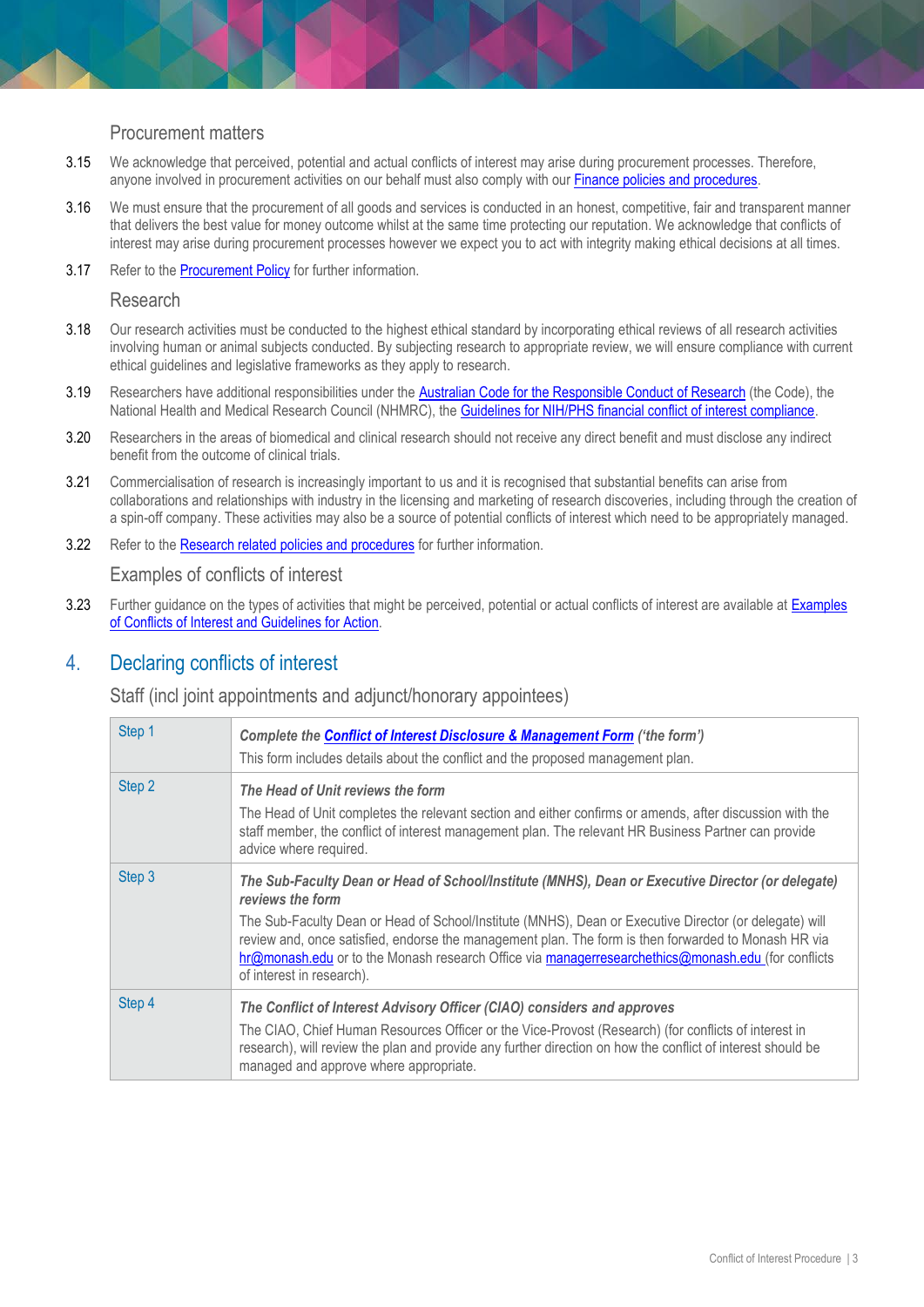## Committee Members

4.1 Members of a committee who advise the Vice-Chancellor (including the Vice-Chancellor's Executive Committee (VCEC), the Senior Management Team (SMT), or the Major Initiatives Implementation and Oversight (MIIO) committees, a portfolio lead or a dean or executive director and have a conflict of interest, must disclose it in accordance with this procedure to the Chief Operating Officer and Senior Vice-President.

Chief Operating Officer or Senior Vice-President

4.2 The Chief Operating Officer or Senior Vice-President must disclose, in writing, any such conflict it to the Vice-Chancellor.

President, Academic Board or the Vice-Chancellor

4.3 The President, Academic Board or the Vice-Chancellor must disclose, in writing, any such conflict to the Chancellor.

## 5. Annual declaration process

5.1 We administer an annual declaration process for particular issues that may give rise to actual or perceived conflicts of interest. This process includes the annual declaration of private interests, student admissions and personal relationships.

#### Private Interests

- 5.2 In order for us to ensure that we are managing our business in a fair, ethical and transparent manner, free of bias and in accordance with legislative requirements under the Financial Management Act 1994, the following will apply in respect of the disclosure of pecuniary or other private interests or benefits.
- 5.3 An annual request is sent via email in approximately July/August each year to staff holding a University financial delegation in excess of \$50,000. Staff must complete and submit a [Declaration of Private Interests](https://www.monash.edu/eforms-resources/frevvo-forms/hr/declaration-of-private-interests) form in accordance with the email each year.
- 5.4 The performance development supervisor should review this annually as part of the performance development discussion unless otherwise required at another time.
- 5.5 If you hold a University financial delegation in excess of \$50,000 and fail to disclose all private interests, you may face disciplinary action.

#### Student Admissions

- 5.6 If you have a relationship with an individual who is seeking admission to the University, you are required to declare this relationship if you are:
	- a selection officer:
	- a member of the Senior Management Team; and
	- a Faculty/General Manager.
- 5.7 You can make this declaration at any time by completing the [Declaration Regarding Student Admissions form.](https://www.monash.edu/eforms-resources/frevvo-forms/hr/declaration-student-admissions)

## 6. Whistleblowing

- 6.1 The University does not tolerate fraud, corruption, misconduct, criminal or improper conduct. A person who makes a report of this type of conduct may be considered to have made a whistleblower disclosure and be protected in accordance with the law. The University supports the making of whistleblower disclosures which can be made under Commonwealth or Victorian law.
- 6.2 The University will provide appropriate support to persons who make a whistleblower disclosure about or involving the University, and to other persons involved in the whistleblower disclosure process, and will in all respects comply with its legal obligations.
- 6.3 Further information for anyone considering making a whistleblower disclosure in relation to the University can be found on the [Whistleblower website,](https://www.monash.edu/whistleblower/home) [Whistleblower Policy](https://publicpolicydms.monash.edu/Monash/documents/1909269) and [Whistleblower Procedure.](https://publicpolicydms.monash.edu/Monash/documents/1909259)

## 7. Privacy

7.1 Information arising from conflict of interest declarations are managed in accordance with our [Privacy procedures.](https://www.monash.edu/privacy-monash)

## 8. Breach of procedure

8.1 The University treats any breach of policies or procedures seriously. The University encourages reporting of concerns about noncompliance and manages compliance in accordance with the applicabl[e Enterprise Agreement,](https://www.monash.edu/current-enterprise-agreements) relevant instrument of appointment and/or applicable contract terms. A failure to comply with policies, procedures and schedules may result in action by the University. Such action may include disciplinary and other action up to and including potential termination of employment for employees and cessation of other engagements for other persons.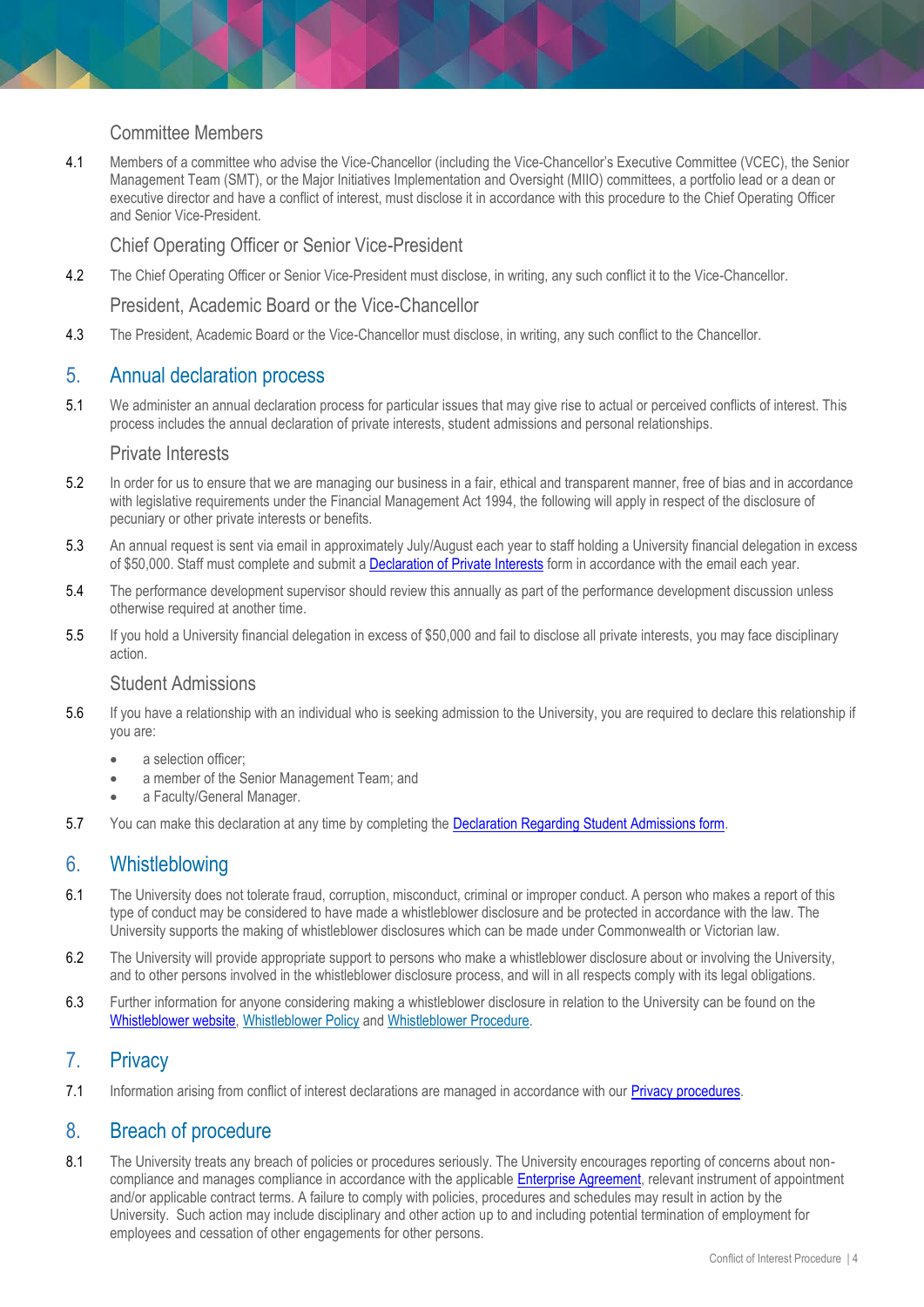8.2 Failure of researchers to comply with this procedure may also result in loss of funding for the University.

# **DEFINITIONS**

| Adjunct appointee                               | A person who is not a staff member but who is appointed to contribute their professional standing and<br>specialist expertise to the teaching and/or research activities of a particular department or research<br>centre in the University. Adjunct appointees can be teaching and research or research-only adjunct<br>appointees.                                                                                                                                                                                                                                                                                                                                                                                                                   |
|-------------------------------------------------|--------------------------------------------------------------------------------------------------------------------------------------------------------------------------------------------------------------------------------------------------------------------------------------------------------------------------------------------------------------------------------------------------------------------------------------------------------------------------------------------------------------------------------------------------------------------------------------------------------------------------------------------------------------------------------------------------------------------------------------------------------|
| Close personal relationship                     | A relationship between a staff member and a relative, a financially dependent person, a close friend, a<br>de facto partner or any person with whom there is currently, or has been, an intimate relationship. This<br>does not include a working relationship which exists due to ordinary collegiate academic collaboration,<br>where the colleagues are not relatives, financially dependent, or de facto or intimate partners.                                                                                                                                                                                                                                                                                                                     |
| <b>Conflict of commitment</b>                   | This occurs when one interest of a staff member, which may or may not be a private interest or non-<br>University interest, may harm or interfere with the productivity or involvement of that staff member in<br>aspects of their University responsibilities. It may concern the staff member's distribution of efforts<br>between employment obligations to the University and to outside activities. Conflicts of commitment<br>can occur in research where the staff member's non-University activities harm or interfere with the staff<br>member's research obligations.                                                                                                                                                                        |
| <b>Conflict of interest</b>                     | The term 'conflict of interest' refers to a situation where a conflict arises for an individual between two<br>competing interests, which are often, but not exclusively, interests of public duty versus private<br>interests. Conflicts of interest may be reasonably perceived, potential or actual. Conflicts of interest can<br>involve financial or non-financial interests of the staff member and the interests of a business partner or<br>associate, family member, friend or person in, or has had a close personal relationship with the staff<br>member.                                                                                                                                                                                  |
| Conflict of interest advisory<br>officer (CIAO) | For the purpose of this procedure, the Chief Human Resources Officer (or in the case of Sunway<br>Campus Malaysia, Registrar) acts as a CIAO for all instances of general conflicts of interest and the<br>Vice-Provost (Research) (or in the case of Sunway Campus Malaysia, Vice-President (Research &<br>Development)) acts as the CIAO for conflicts of interest in research. The CIAOs provide advice and<br>assistance in the resolution of potential conflicts of interest that are unable to be resolved between the<br>relevant parties.                                                                                                                                                                                                      |
| Conflict of interest in<br>research             | This includes an actual, perceived or potential conflict of interest which may compromise, or have the<br>appearance of compromising, a person's ethical behaviour and professional judgment in the conduct<br>and reporting of that research. It is critical that such conflicts are appropriately managed as they can<br>compromise the validity and integrity of the research process and undermine public confidence in the<br>institution.                                                                                                                                                                                                                                                                                                        |
| <b>Financial interest</b>                       | Any employment, business activity or other right, claim, title or legal share in something that has a<br>monetary, or equivalent value. Examples of financial interest include, but are not limited to, distributions<br>from trusts, directorships of trusts, significant shareholding (more than 5% of issued capital) in a public<br>or private company, shares, share options, dividends, and the right to receive remuneration or other<br>benefits such as salaries, fees from company directorship or board membership, consulting fees,<br>allowances and discounts. For the purpose of this procedure, this includes any substantial sources of<br>income (more than \$10,000 per annum) other than from paid employment with the University. |
| Joint appointee                                 | Means a staff member, usually in the Faculty of Medicine, Nursing and Health Sciences who is also<br>engaged in clinical practice in a hospital, and who is employed and wholly paid by the hospital on<br>hospital employment conditions, but by virtue of their engagement/appointment with Monash has the<br>status of a member of academic staff member of the University. A staff member who receives any<br>remuneration from the University is not a conjoint appointee or clinical academic staff member engaged<br>by hospitals, as defined.                                                                                                                                                                                                  |
| Non-financial interest                          | Any community or other voluntary activity or involvement including with a sporting club, church, political<br>party or other formal or informal association or group including voluntary directorships/board<br>memberships for which the staff member receives no monetary benefit.                                                                                                                                                                                                                                                                                                                                                                                                                                                                   |
| Paid outside work                               | Remunerated work or a professional development activity that a staff member undertakes for an<br>external party which is outside their normal university duties and may create a conflict of commitment<br>and in certain circumstances an actual, perceived or potential conflict of interest.                                                                                                                                                                                                                                                                                                                                                                                                                                                        |